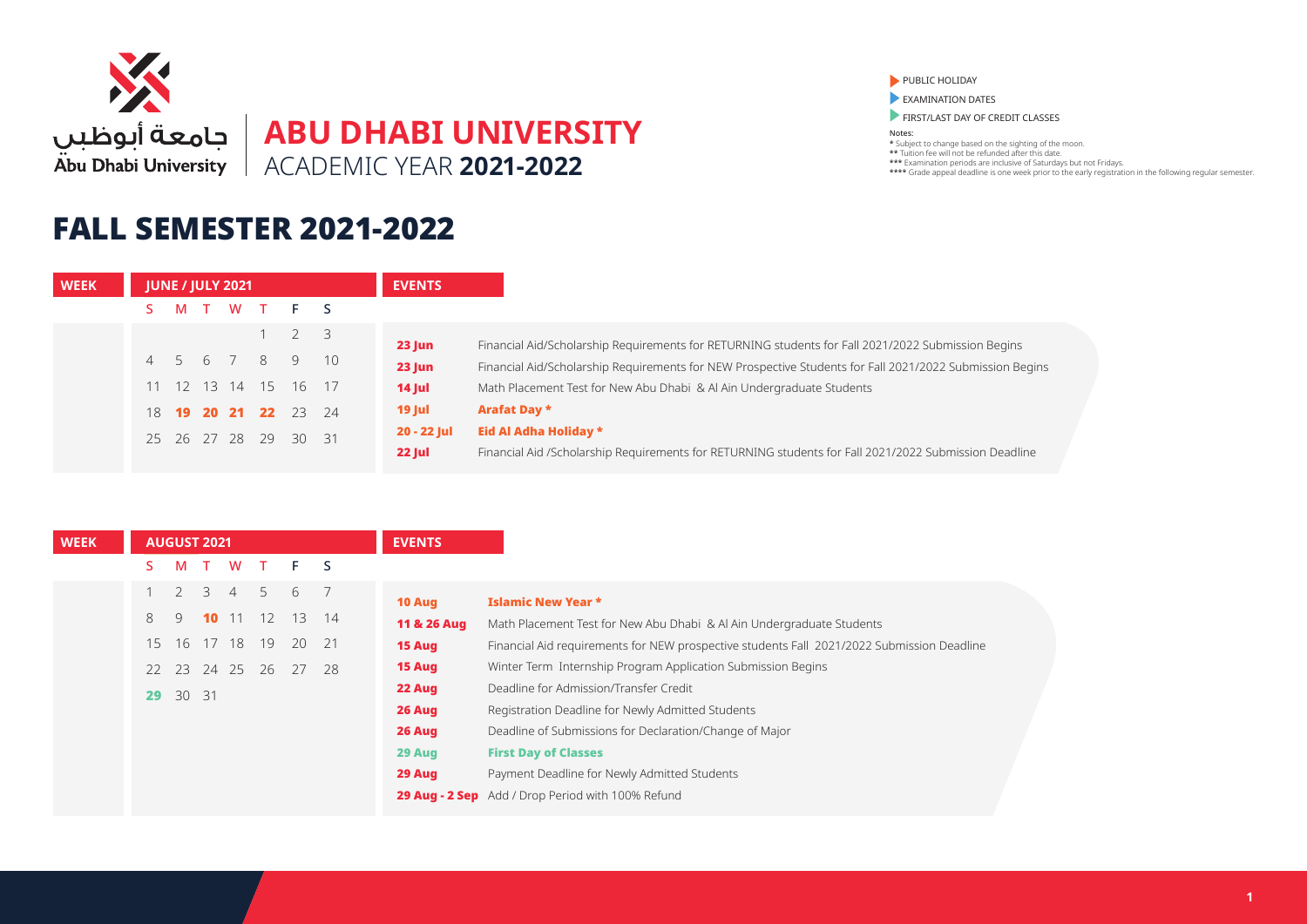

## FALL SEMESTER 2021-2022

| <b>WEEK</b>  |    | <b>SEPTEMBER 2021</b> |          |          |                |    |                | <b>EVENTS</b> |                                                                                               |
|--------------|----|-----------------------|----------|----------|----------------|----|----------------|---------------|-----------------------------------------------------------------------------------------------|
|              | S. | M                     | T        | W        | т              | F  | S              |               |                                                                                               |
| $\mathbf{1}$ |    |                       |          | 1        | $\overline{2}$ | 3  | 4              | 2 Sep         | Payment Deadline for Current Students                                                         |
| 2            | 5  | 6                     | 7        | 8        | 9              | 10 | 11             | 5 - 9 Sep     | Course Withdrawal Period with 75% Refund                                                      |
| 3            | 12 | 13                    | 14       | 15       | 16             | 17 | 18             | 12 - 16 Sep   | Orientation for Newly Admitted Male/Female Students                                           |
| 4            | 19 | 20                    |          | 21 22    | 23             | 24 | 25             | 12 - 16 Sep   | Course Withdrawal Period with 50% Refund**                                                    |
|              |    |                       |          |          |                |    |                | 19 Sep        | <b>Graduation Online Application Begins</b>                                                   |
|              | 26 |                       | 27 28 29 |          | 30             |    |                | 23 Sep        | Term A Postgraduate Course Withdrawal Deadline                                                |
|              |    |                       |          |          |                |    |                |               |                                                                                               |
| <b>WEEK</b>  |    | <b>OCTOBER 2021</b>   |          |          |                |    |                | <b>EVENTS</b> |                                                                                               |
|              | S. | M                     | $\top$   | <b>W</b> | $\top$         | F  | S              |               |                                                                                               |
| 5            |    |                       |          |          |                |    | $\overline{2}$ | 9 Oct         | <b>Term A Postgraduate Last Day of Classes</b>                                                |
| 6            | 3  | 4                     | 5        | 6        | 7              | 8  | 9              | 10 - 12 Oct   | <b>Term A Postgraduate Final Exams Week ***</b>                                               |
| 7            | 10 |                       | 12       | -13      | 14             | 15 | 16             | <b>14 Oct</b> | Winter Term Internship Program Application Submission Deadline                                |
| 8            | 17 | 18                    | 19       | - 20     | 21             | 22 | 23             | <b>14 Oct</b> | Release of Mid-Semester Grades                                                                |
| 9            |    |                       |          |          |                |    |                | <b>14 Oct</b> | Release of Final Grades for Term A Postgraduate***                                            |
|              | 24 | 25                    | 26 27    |          | 28             | 29 | 30             | <b>17 Oct</b> | <b>Term B Postgraduate First Day of Classes</b>                                               |
|              | 31 |                       |          |          |                |    |                | <b>17 Oct</b> | Release of the Winter 2021-2022 Term and Spring 2021-2022 Semester Schedules                  |
|              |    |                       |          |          |                |    |                | 17 - 18 Oct   | Term B Postgraduate Add/Drop Period with 100% Refund                                          |
|              |    |                       |          |          |                |    |                | <b>18 Oct</b> | Term B Postgraduate Payment Deadline                                                          |
|              |    |                       |          |          |                |    |                | <b>21 Oct</b> | Prophet Muhammad Birthday "May Peace Be Upon Him"                                             |
|              |    |                       |          |          |                |    |                | <b>24 Oct</b> | Graduation Online Application Deadline                                                        |
|              |    |                       |          |          |                |    |                | <b>24 Oct</b> | Grade Appeals Deadline for Spring 2020/2021 Semester and Sum 2020/2021 Term Final Grades **** |
|              |    |                       |          |          |                |    |                | <b>24 Oct</b> | Advising and Early Registration Begins                                                        |
|              |    |                       |          |          |                |    |                | <b>31 Oct</b> | Spring Semester Internship Program Application Submission begins                              |

#### PUBLIC HOLIDAY

**EXAMINATION DATES** 

FIRST/LAST DAY OF CREDIT CLASSES

Notes: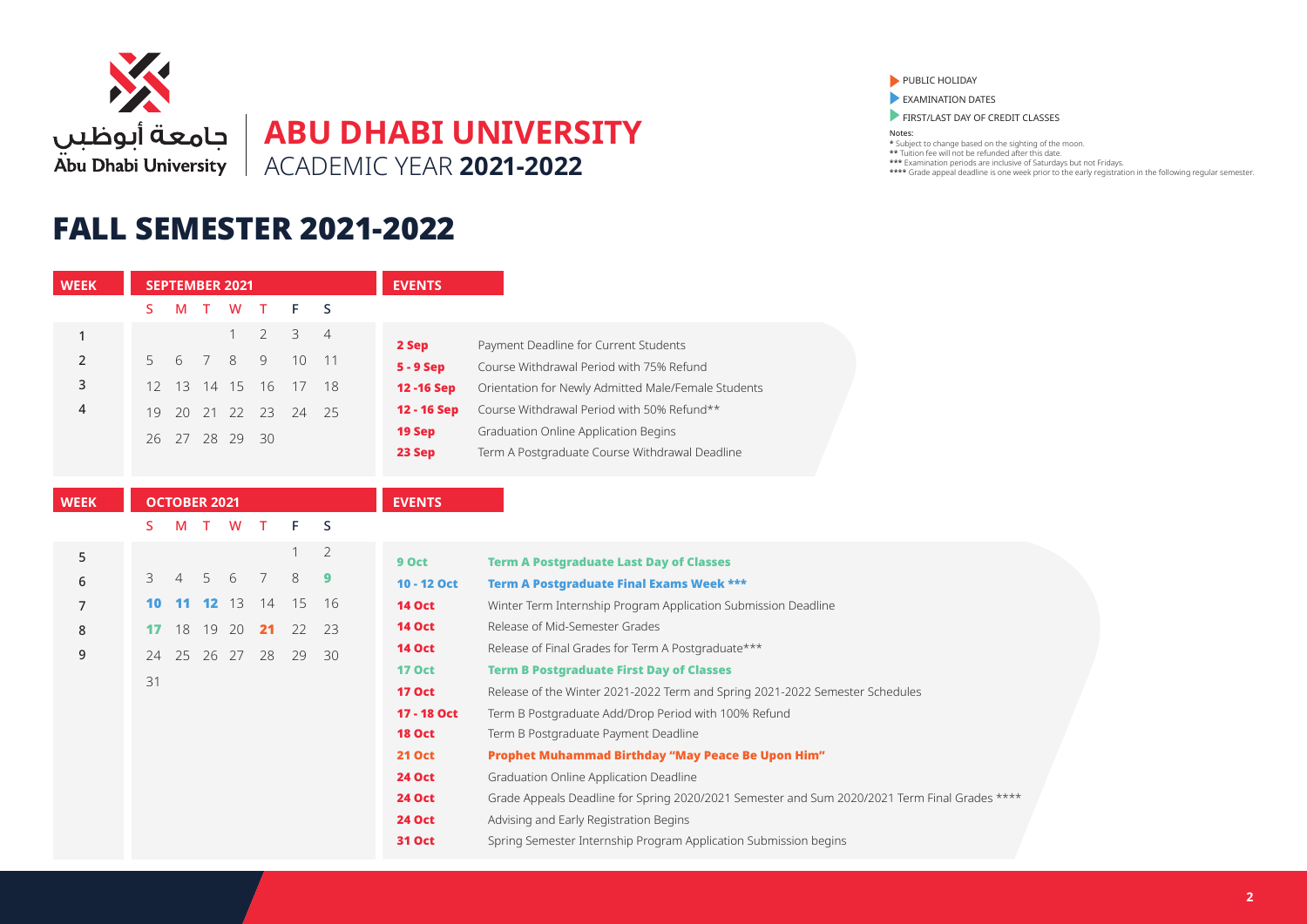

## FALL SEMESTER 2021-2022

| <b>WEEK</b> |    |                |      | <b>NOVEMBER 2021</b> |                      |            |    | <b>EVENTS</b> |                                                       |
|-------------|----|----------------|------|----------------------|----------------------|------------|----|---------------|-------------------------------------------------------|
|             |    | M              |      |                      | TWTFS                |            |    |               |                                                       |
| 10          |    |                |      |                      | $1 \t2 \t3 \t4$      | $5\quad 6$ |    | 4 Nov         | Collection of Dean's List Certificate                 |
| 11          |    | 8 <sup>2</sup> | 9    |                      | 10 11                | 12 13      |    | 4 Nov         | Postgraduate/Undergraduate Course Withdrawal Deadline |
| 12          |    |                |      | 14 15 16 17          | 18                   | $-19$      | 20 | <b>11 Nov</b> | Term B Postgraduate Course Withdrawal Deadline        |
| 13          |    |                |      |                      | 21 22 23 24 25 26 27 |            |    | 28 Nov        | <b>Last Day of Classes</b>                            |
|             | 28 | 29             | - 30 |                      |                      |            |    |               | 29 Nov - 11 Dec Final Exams Period ***                |

| <b>WEEK</b> |    |  | <b>DECEMBER 2021</b> |       |                             | <b>EVENTS</b>             |                                                                    |
|-------------|----|--|----------------------|-------|-----------------------------|---------------------------|--------------------------------------------------------------------|
|             | S. |  |                      |       | MTWTFS                      |                           |                                                                    |
|             |    |  |                      |       | $1 \quad 2 \quad 3 \quad 4$ | 1 Dec                     | <b>Commemoration Day</b>                                           |
|             |    |  |                      |       | 5 6 7 8 9 10 11             | $2 - 3$ Dec               | <b>UAE National Day</b>                                            |
|             |    |  |                      |       | 12  13  14  15  16  17  18  | 12 Dec - 1 Jan Fall Break |                                                                    |
|             |    |  |                      |       | 19 20 21 22 23 24 25        | 13 Dec                    | Final Grades Released****                                          |
|             |    |  | 26 27 28 29          | 30 31 |                             | 23 Dec                    | Spring Semester Internship Program Application Submission Deadline |

PUBLIC HOLIDAY

**EXAMINATION DATES** 

FIRST/LAST DAY OF CREDIT CLASSES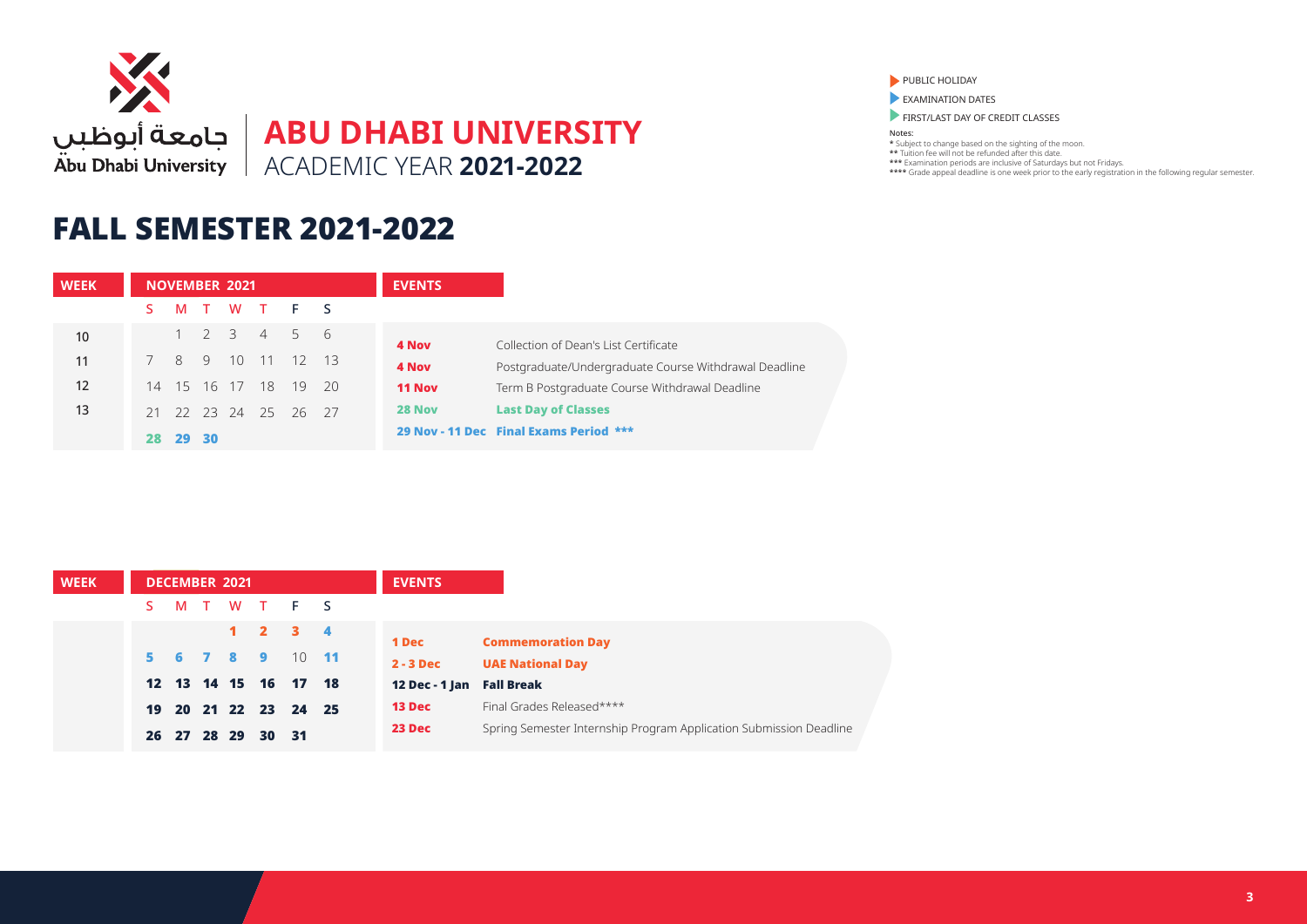

## Winter Term 2021- 2022

PUBLIC HOLIDAY

**EXAMINATION DATES** 

FIRST/LAST DAY OF CREDIT CLASSES

| <b>WEEK</b> |              | <b>DECEMBER 2021</b> |        |             |                    |    |                | <b>EVENTS</b> |                                                                                                             |
|-------------|--------------|----------------------|--------|-------------|--------------------|----|----------------|---------------|-------------------------------------------------------------------------------------------------------------|
|             | S.           | M                    | $\top$ | W           | $\top$             | E  | S              |               |                                                                                                             |
|             |              |                      |        | 1           | $\overline{2}$     | 3  | $\overline{4}$ | 29 Dec        | Deadline of Admissions/Transfer Credit                                                                      |
|             | 5            | 6                    | 7      | 8           | 9                  | 10 | 11             | 30 Dec        | Deadline of Submission for Declaration/Change of Major                                                      |
|             | 12           | 13                   |        | 14 15       | 16                 | 17 | 18             | 30 Dec        | Registration Deadline for Newly Admitted Students                                                           |
|             | 19           |                      |        | 20 21 22 23 |                    | 24 | 25             | 30 Dec        | Math Placement Test for New Abu Dhabi & Al Ain Undergraduate Students                                       |
|             |              |                      |        |             |                    |    |                |               |                                                                                                             |
|             | 26           |                      |        |             | 27  28  29  30  31 |    |                |               |                                                                                                             |
|             |              |                      |        |             |                    |    |                |               |                                                                                                             |
| <b>WEEK</b> |              | <b>JANUARY 2022</b>  |        |             |                    |    |                | <b>EVENTS</b> |                                                                                                             |
|             | S.           | M                    |        | T W         | T                  | F  | S              |               |                                                                                                             |
|             |              |                      |        |             |                    |    | 1              | 1 Jan         | <b>Gregorian New Year</b>                                                                                   |
| 1           | $\mathbf{2}$ | 3                    | 4      | 5           | 6                  | 7  | 8              | $2$ Jan       | <b>First Day of Classes</b>                                                                                 |
| 2           | 9            |                      |        | 10 11 12 13 |                    | 14 | 15             | 2 Jan         | Payment Deadline for Newly Admitted Students                                                                |
| 3           | 16           | 17                   |        | 18 19       | 20                 | 21 | 22             | $2 - 3$ Jan   | Add/ Drop Period 100% Refund                                                                                |
| 4           | 23           |                      |        | 24 25 26 27 |                    | 28 | 29             | 3 Jan         | Payment Deadline for Current Students                                                                       |
|             | 30 31        |                      |        |             |                    |    |                | $4 - 5$ Jan   | Course Withdrawal Period 75% Refund                                                                         |
|             |              |                      |        |             |                    |    |                | 5 Jan         | Financial Aid/Scholarship Requirements for RETURNING Students for Spring 2021/2022 Submission Begins        |
|             |              |                      |        |             |                    |    |                | 5 Jan         | Financial Aid/ Scholarship requirements for NEW Prospective Students for Spring 2021/2022 Submission Begins |
|             |              |                      |        |             |                    |    |                | $6 - 8$ Jan   | Course Withdrawal Period 50% Refund**                                                                       |
|             |              |                      |        |             |                    |    |                | 16 Jan        | Summer Term Internship Program Application Submission Begins                                                |
|             |              |                      |        |             |                    |    |                | 16 Jan        | Graduation Online Application Begins                                                                        |
|             |              |                      |        |             |                    |    |                | 27 Jan        | Release of Mid-Term Grades                                                                                  |
|             |              |                      |        |             |                    |    |                | 27 Jan        | Graduation Online Application Deadline                                                                      |
|             |              |                      |        |             |                    |    |                | 30 Jan        | Course Withdrawal Deadline                                                                                  |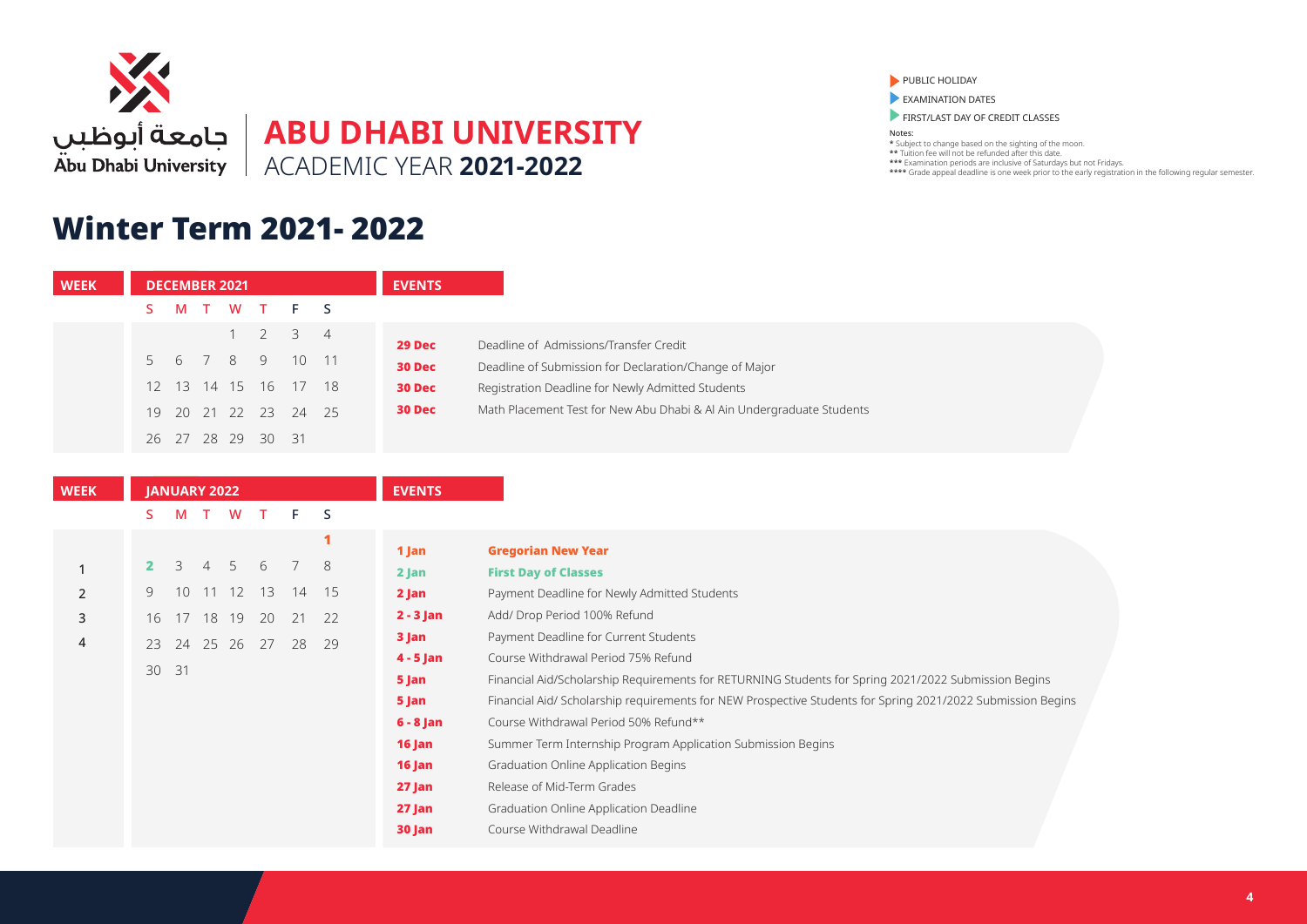

### Winter Term 2021 - 2022

PUBLIC HOLIDAY

EXAMINATION DATES

FIRST/LAST DAY OF CREDIT CLASSES

Notes: \* Subject to change based on the sighting of the moon. \*\* Tuition fee will not be refunded after this date.

\*\*\* Examination periods are inclusive of Saturdays but not Fridays. \*\*\*\* Grade appeal deadline is one week prior to the early registration in the following regular semester.

| <b>WEEK</b> | <b>FEBRUARY 2022</b>           | <b>EVENTS</b>                                                                                                   |
|-------------|--------------------------------|-----------------------------------------------------------------------------------------------------------------|
|             | W T F S<br>M                   |                                                                                                                 |
| 5           | $1 \quad 2 \quad 3$<br>4 5     | 3 Feb<br>Financial Aid/Scholarship Requirements for RETURNING Students for Spring 2021/2022 Submission Deadline |
| 6           | 6 7 8 9 10<br>$11$ 12          | 10 Feb<br>Financial Aid requirements for NEW Prospective Students Spring 2021/2022 Submission Deadline          |
|             | <b>13 14 15</b> 16 17<br>18 19 | 12 Feb<br><b>Last Day of Classes</b>                                                                            |
|             | 20 21 22 23<br>24<br>25 26     | <b>Final Exams Period***</b><br>13 - 15 Feb                                                                     |
|             | 27 28                          | 17 Feb<br>Final Grades Released****                                                                             |
|             |                                | 17 Feb<br>Scholarships Requirements for NEW Prospective Students Spring 2021/2022 Submission Deadline           |

# Spring Semester 2021 - 2022

| <b>WEEK</b> |    |    |        | <b>FEBRUARY 2022</b> |    |    |     | <b>EVENTS</b>         |                                                                       |
|-------------|----|----|--------|----------------------|----|----|-----|-----------------------|-----------------------------------------------------------------------|
|             | S. | м  | $\top$ | W                    | T  | F. | -S  |                       |                                                                       |
|             |    |    |        | $\overline{2}$       | 3  | 4  | 5   | 2 & 16 Feb            | Math Placement Test for New Abu Dhabi & Al Ain Undergraduate Students |
|             | 6  |    | 8      | 9                    | 10 | 11 | 12  | 13 Feb                | Admissions/Transfer Credit Deadline                                   |
|             | 13 | 14 |        | 15 16                | 17 | 18 | 19  | 17 Feb                | Deadline of Submissions for Declaration/Change of Major               |
|             | 20 | 21 |        | 22 23                | 24 | 25 | -26 | 17 Feb                | Registration Deadline for Newly Admitted Undergraduate Students       |
|             | 27 | 28 |        |                      |    |    |     | 20 Feb                | <b>First Day of Classes</b>                                           |
|             |    |    |        |                      |    |    |     | 20 Feb                | Payment Deadline for Newly Admitted Students                          |
|             |    |    |        |                      |    |    |     | 20 - 24 Feb           | Add/Drop Period with 100% Refund                                      |
|             |    |    |        |                      |    |    |     | 24 Feb                | Payment Deadline for Current Students                                 |
|             |    |    |        |                      |    |    |     | <b>27 Feb - 3 Mar</b> | Course Withdrawal Period with 75% Refund                              |
|             |    |    |        |                      |    |    |     | 6 - 10 Mar            | Orientation for Newly Admitted Male/Female Students                   |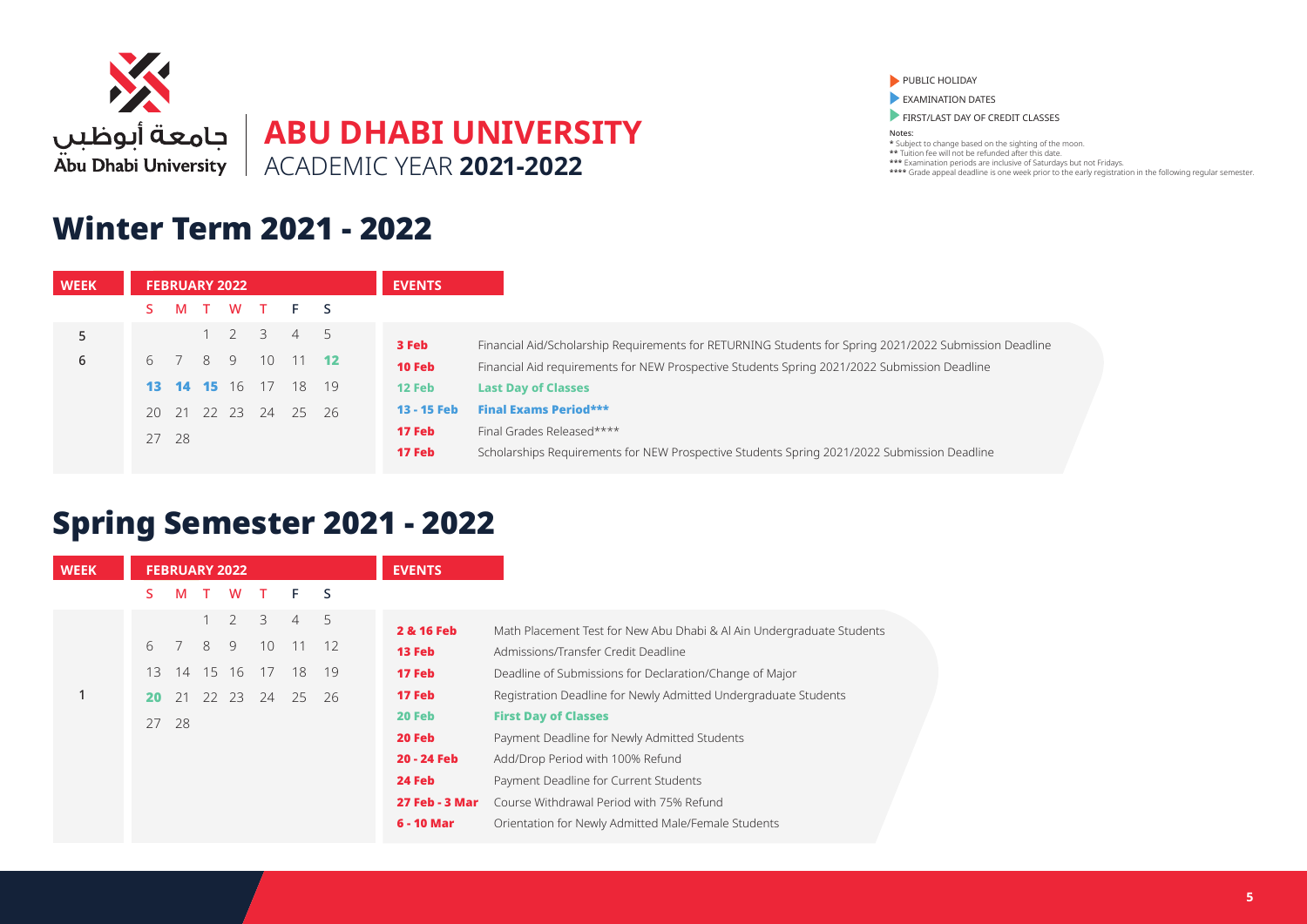

# Spring Semester 2021 - 2022

| <b>WEEK</b>    |        | <b>MARCH 2022</b> |    |    |                |                                     |    | <b>EVENTS</b>               |                                                               |
|----------------|--------|-------------------|----|----|----------------|-------------------------------------|----|-----------------------------|---------------------------------------------------------------|
|                |        |                   |    |    |                | M T W T F S                         |    |                             |                                                               |
| $\overline{2}$ |        |                   |    |    |                | $1 \quad 2 \quad 3 \quad 4 \quad 5$ |    | 6 - 10 Mar                  | Course Withdrawal Period with 50% Refund**                    |
| 3              | 6      | 7 8 9             |    |    | 10             | 11                                  |    | 13 Mar                      | Graduation Online Application Begins                          |
| 4              | 13     |                   |    |    | 14 15 16 17 18 |                                     | 19 | 17 Mar                      | Term A Postgraduate Course Withdrawal Deadline                |
| 5              | $20 -$ |                   |    |    |                | 21 22 23 24 25 26                   |    | 27 Mar - 9 Apr Spring Break |                                                               |
|                | 27     | 28                | 29 | 30 | - 31           |                                     |    | 31 Mar                      | Summer Term InternshipProgram Application Submission Deadline |

| <b>WEEK</b> |    | <b>APRIL 2022</b> |          |    |              |              |              | <b>EVENTS</b>         |                                                                            |
|-------------|----|-------------------|----------|----|--------------|--------------|--------------|-----------------------|----------------------------------------------------------------------------|
|             | S. | M                 |          | W  | $\mathbf{T}$ | F            | <sub>S</sub> |                       |                                                                            |
|             |    |                   |          |    |              | $\mathbf{1}$ | $\mathbf{2}$ | 2 Apr                 | First Day of Ramadan *                                                     |
|             |    | 4                 | 5.       | -6 | $\mathbf{z}$ | 8            | 9            | 16 Apr                | <b>Term A Postgraduate Last Day of Classes</b>                             |
| 6           | 10 | 11                | 12       | 13 | 14           | 15           | - 16         | 17 - 19 Apr           | <b>Term A Postgraduate Final Exams Week ***</b>                            |
| 7           | 17 |                   | 18 19    | 20 | 21           | 22 23        |              | 21 Apr                | Term A Postgraduate Final Grades Released****                              |
| 8           | 24 |                   | 25 26 27 |    | 28           | 29           | 30           | 21 Apr                | Release of Mid-Semester Grades                                             |
|             |    |                   |          |    |              |              |              | 24 Apr                | <b>Term B Postgraduate First Day of Classes (weekday courses)</b>          |
|             |    |                   |          |    |              |              |              | 24 - 25 Apr           | Term B Postgraduate Add/Drop Period with 100% Refund                       |
|             |    |                   |          |    |              |              |              | 24 Apr                | Release of the Summer 2021-2022 Term and Fall 2022-2023 Semester Schedules |
|             |    |                   |          |    |              |              |              | 25 Apr                | Term B Postgraduate Classes Payment Deadline                               |
|             |    |                   |          |    |              |              |              | <b>30 Apr - 3 May</b> | Eid Al Fitr Holiday*                                                       |

PUBLIC HOLIDAY

**EXAMINATION DATES** 

FIRST/LAST DAY OF CREDIT CLASSES

Notes: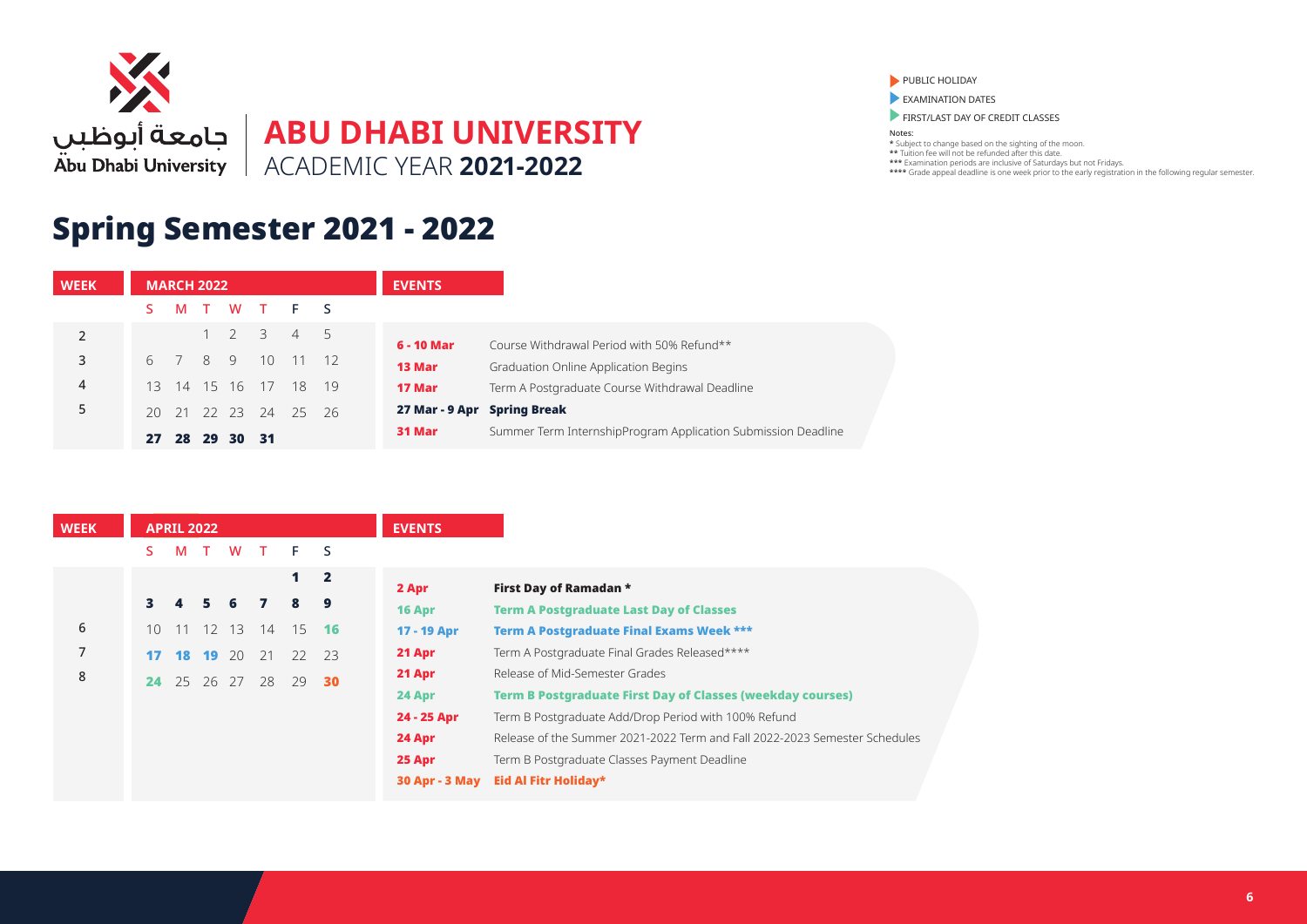

**EVENTS**

# Spring Semester 2021-2022

**MAY 2022**

**WEEK**

PUBLIC HOLIDAY

**EXAMINATION DATES** 

FIRST/LAST DAY OF CREDIT CLASSES

Notes:

|    | M        |              |                | TWTFS          |       |               |               |                                                                                                |
|----|----------|--------------|----------------|----------------|-------|---------------|---------------|------------------------------------------------------------------------------------------------|
|    |          | $\mathbf{R}$ | $\overline{4}$ | $5 -$          | 6     |               | 8 May         | Graduation Online Application Deadline                                                         |
| 9  | 9        |              |                | 10 11 12       |       | $13 \quad 14$ | 8 May         | Grade Appeals Deadline for Fall 2021/2022 Semester and Winter 2021/2022 Term Final Grades **** |
| 10 |          |              |                | 15 16 17 18 19 | 20 21 |               | 8 May         | Fall Semester 2022-2023 Internship Program Application Submission Begins                       |
| 11 | 22 23    |              | 24 25 26       |                | - 27  | - 28          | 8 May         | Advising and Early Registration for Students Begins                                            |
|    | 29 30 31 |              |                |                |       |               | 19 May        | Collection of Dean's List Certificate                                                          |
|    |          |              |                |                |       |               | <b>19 May</b> | Postgraduate/Undergraduate Course Withdrawal Deadline                                          |
|    |          |              |                |                |       |               | 26 May        | Term B Postgraduate Course Withdrawal Deadline                                                 |
|    |          |              |                |                |       |               |               |                                                                                                |

| <b>WEEK</b> | <b>JUNE 2022</b> |                    |             |         |      | <b>EVENTS</b> |                                                                            |
|-------------|------------------|--------------------|-------------|---------|------|---------------|----------------------------------------------------------------------------|
|             |                  |                    |             | MTWTFS  |      |               |                                                                            |
| 12          |                  |                    | $1 \quad 2$ | 3 4     |      | $11$ Jun      | <b>Last Day of Classes</b>                                                 |
| 13          |                  | 5 6 7 8 9          |             | $10$ 11 |      | $12 - 21$ Jun | <b>Final Exams Period***</b>                                               |
|             |                  | 12  13  14  15  16 |             | 17 18   |      | $23$ Jun      | Fall Semester 2022-2023 Internship Program Application Submission Deadline |
|             |                  | 19 20 21 22 23     |             | 24      | - 25 | $23$ Jun      | Final Grades Released****                                                  |
|             | <b>26</b> 27     | 28 29 30           |             |         |      |               |                                                                            |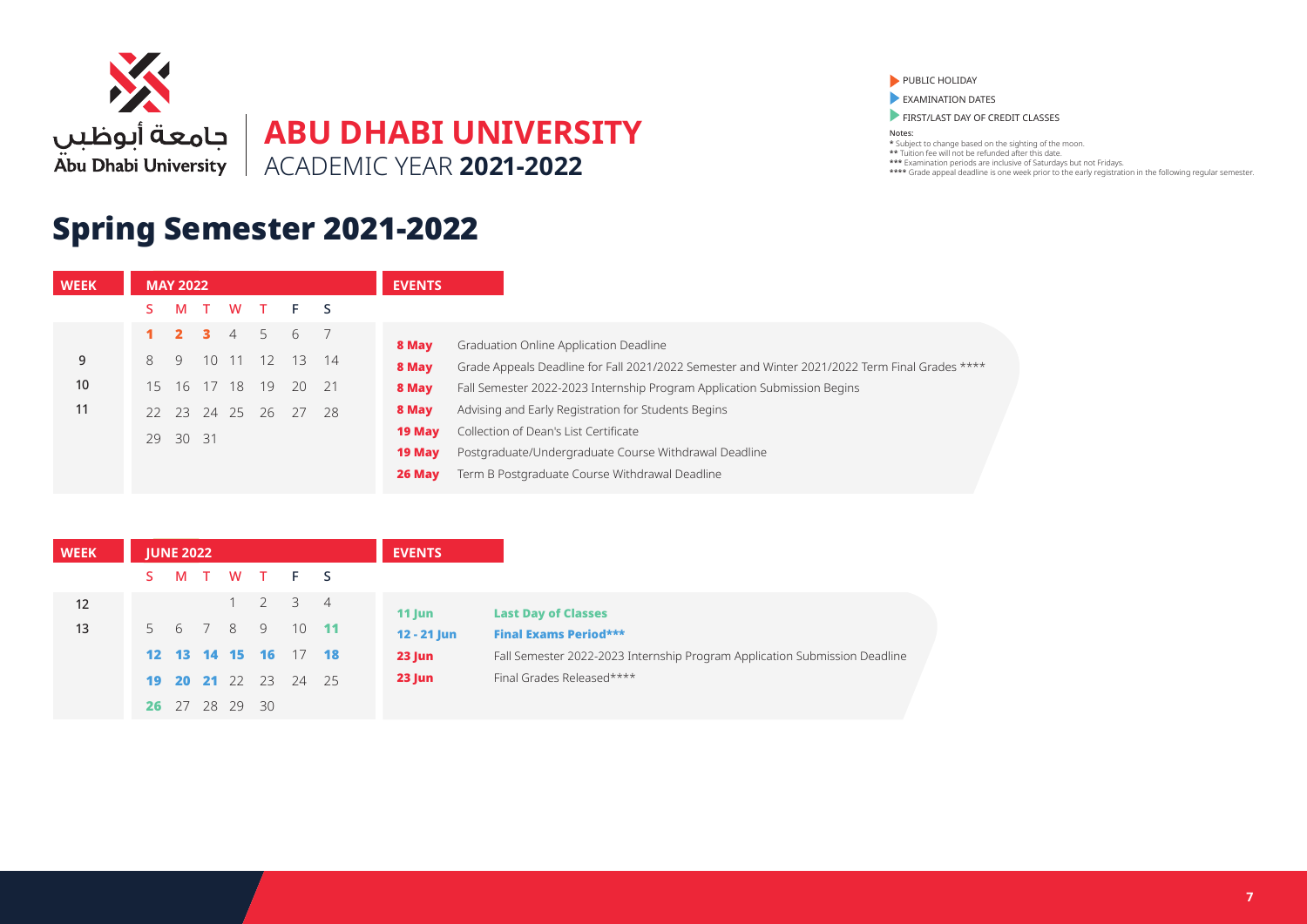

#### Summer Term 2021-2022

PUBLIC HOLIDAY

**EXAMINATION DATES** 

FIRST/LAST DAY OF CREDIT CLASSES

| <b>WEEK</b> | <b>JUNE 2022</b>  |    |          |          |                |    |                | <b>EVENTS</b>  |                                                                                                           |
|-------------|-------------------|----|----------|----------|----------------|----|----------------|----------------|-----------------------------------------------------------------------------------------------------------|
|             |                   | M  | $\top$   | W        | $\top$         | F. | <sub>S</sub>   |                |                                                                                                           |
|             |                   |    |          |          | $\overline{2}$ | 3  | $\overline{4}$ | $21$ Jun       | Deadline for Admissions/Transfer Credit                                                                   |
|             | 5                 | 6  | 7        | 8        | 9              | 10 |                | 22 Jun         | Math Placement Test for New Abu Dhabi & Al Ain Undergraduate Students                                     |
|             | $12 \overline{ }$ |    | 13 14 15 |          | 16             | 17 | 18             | 22 Jun         | Registration Deadline for Newly Admitted Students                                                         |
|             | 19                | 20 | 21       | 22       | 23             | 24 | 25             | 22 Jun         | Deadline of Submission for Declaration/Change of Major                                                    |
|             | 26                |    |          | 27 28 29 | - 30           |    |                | <b>26 Jun</b>  | <b>First Day of Classes</b>                                                                               |
|             |                   |    |          |          |                |    |                | <b>26 Jun</b>  | Payment Deadline for Newly Admitted Students                                                              |
|             |                   |    |          |          |                |    |                | 26 - 27 Jun    | Add/ Drop Period 100% Refund                                                                              |
|             |                   |    |          |          |                |    |                | 27 Jun         | Payment Deadline for Current Students                                                                     |
|             |                   |    |          |          |                |    |                | 28 - 29 Jun    | Course Withdrawal Period 75% Refund                                                                       |
|             |                   |    |          |          |                |    |                | 29 Jun         | Financial Aid/Scholarship Requirements for RETURNING Students for Fall 2022/2023 Submission Begins        |
|             |                   |    |          |          |                |    |                | <b>29 Jun</b>  | Financial Aid/ Scholarship Requirements for NEW Prospective Students for Fall 2022/2023 Submission Begins |
|             |                   |    |          |          |                |    |                | 30 Jun - 3 Jul | Course Withdrawal Period 50% Refund**                                                                     |

| <b>WEEK</b>    |               | <b>JULY 2022</b> |             |                |                |    | <b>EVENTS</b> |
|----------------|---------------|------------------|-------------|----------------|----------------|----|---------------|
|                | S.            | М                |             |                | T W T F S      |    |               |
|                |               |                  |             |                | 1              | 2  | 8 Jul         |
| 2              | $\mathcal{E}$ |                  |             | 4 5 6 7 8      |                | 9  | 9 - 12 Ju     |
| 3              | 10            |                  | 11 12 13 14 |                | 15 16          |    | 14 Jul        |
| $\overline{4}$ | 17            |                  |             |                | 18 19 20 21 22 | 73 | 21 Jul        |
| 5              | 24            |                  |             | 25 26 27 28 29 |                | 30 | 28 Jul        |
|                | 31            |                  |             |                |                |    | 28 Jul        |
|                |               |                  |             |                |                |    | 28 Jul        |

| 8 Jul         | <b>Arafat Day *</b>                                                                                   |
|---------------|-------------------------------------------------------------------------------------------------------|
|               | 9 - 12 Jul Eid Al Adha Holiday *                                                                      |
| $14$ Jul      | Graduation Online Application Begins                                                                  |
| $21$ Jul      | Release of Mid-Term Grades                                                                            |
| <b>28 Jul</b> | Financial Aid /Scholarship Requirements for RETURNING Students for Fall 2022/2023 Submission Deadline |
| <b>28 Jul</b> | Graduation Online Application Deadline                                                                |
| <b>28 Jul</b> | Course Withdrawal Deadline                                                                            |
| <b>30 Jul</b> | <b>Islamic New Year *</b>                                                                             |